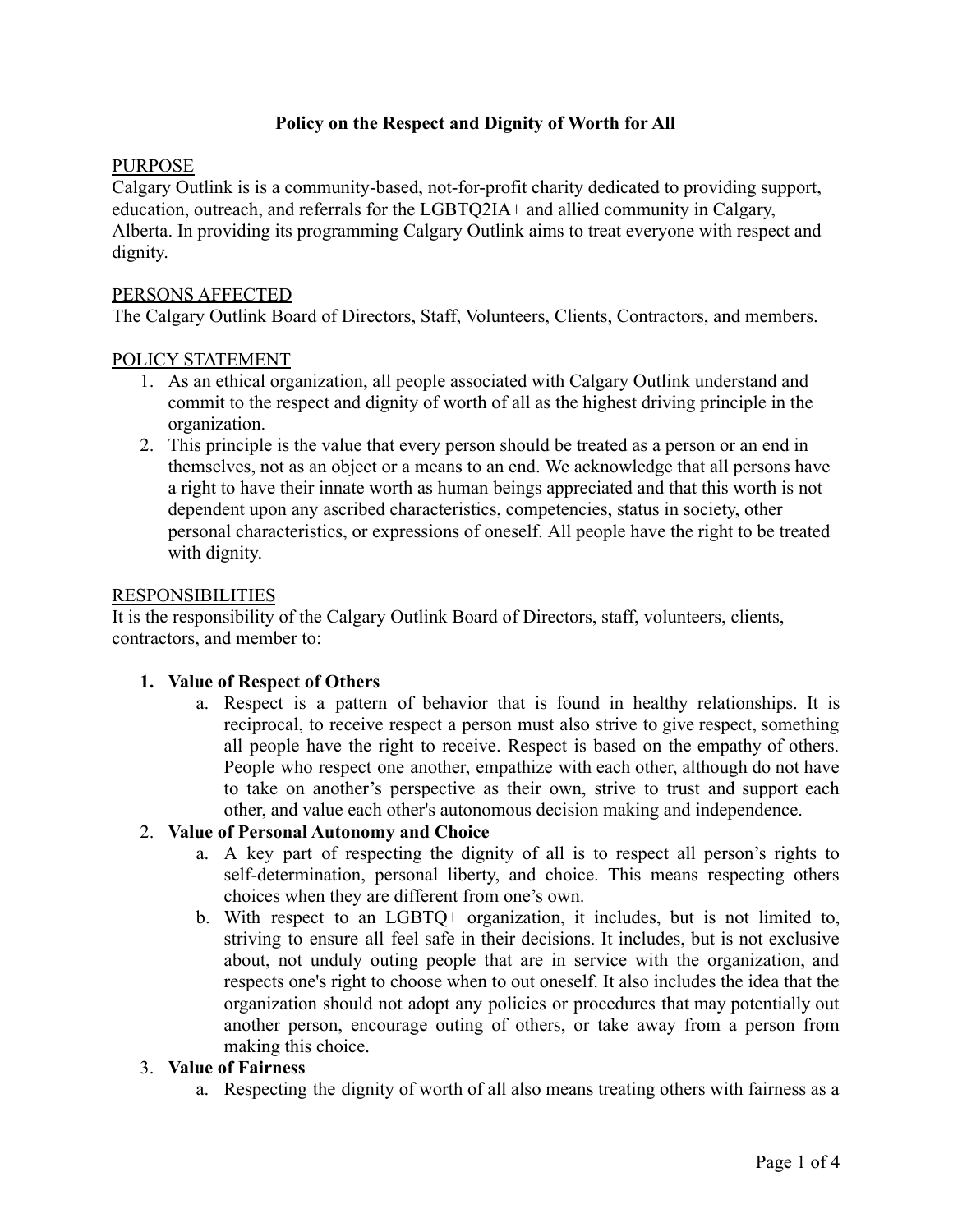matter of providing any services within the organization or in the overall operations and governance of these services. It is of particular importance that those in positions of overseeing the organization or providing service have a responsibility to protect clients in their service and promote fairness in all of their activities. It extends to the context of respecting the rights of others and of responsible caring of persons involved in services, including to ensure that we do no harm in all that we do.

b. Issues of fairness extend to the organization's obligation to develop and follow procedures to establish natural justice, including such liberties as respecting privacy, informed consent, confidentiality, fair treatment, and due process.

## 4. **Valuing Interests of the Other Person over One's Own Self-Interests**

- a. One of the primary ways to ensure the respect for the dignity and worth of all is implemented while providing service to others is to value the interests of others over one's own self-interests, especially during any service provision.
- b. This value includes the understanding that no human being is the same as oneself and there will often be conflicts in the interests among self and others, and in the expression of those interests. However, it means to always be willing to work in respectful partnership with others, be self- reflective, and be open to respectful external suggestions and criticisms.
- c. Valuing another person's interests does not mean taking on their interests as your own. Rather, it is being able to describe and strive to empathize with others interests, even while declaring your own self-interests.
- d. This includes one's right and obligation to declare one's self-interests and boundaries when conflicts arise, to respect others interests and boundaries even when they are very different fromone's own. It also includes the right and obligation to respectfully say no or set limits with others when one's own interests and boundaries are being unduly infringed upon.

# 5. **Valuing Self-in-Relationship**

a. Respecting the dignity of worth of people also suggests respecting the relationships of people. Valuing self-in-relationship acknowledges the human need to be in relationships of many kinds. It means respecting these relationships, even when one may not want to be in the same type of relationships as you might come across with others. It does not include tolerating abusive, harassing, or bullying behaviours of any sort within any relationship.

# 6. **Valuing Empathy-within-Relationships**

a. Respecting the dignity of worth of people requires empathy within relationships. Empathy can only be achieved through effective listening to others. Empathy is the ability to take the perspective of another, or put oneself in the shoes of another, to gain insight and understanding about others' perspectives, needs, views, expectations, fears, strengths and weaknesses. Only through striving to understand the different interests and aspects of a person's life can one truly respect the other person.

### PROCEDURES

### **Important Considerations while Respecting the Dignity of Worth of People**

1. Respecting the Context.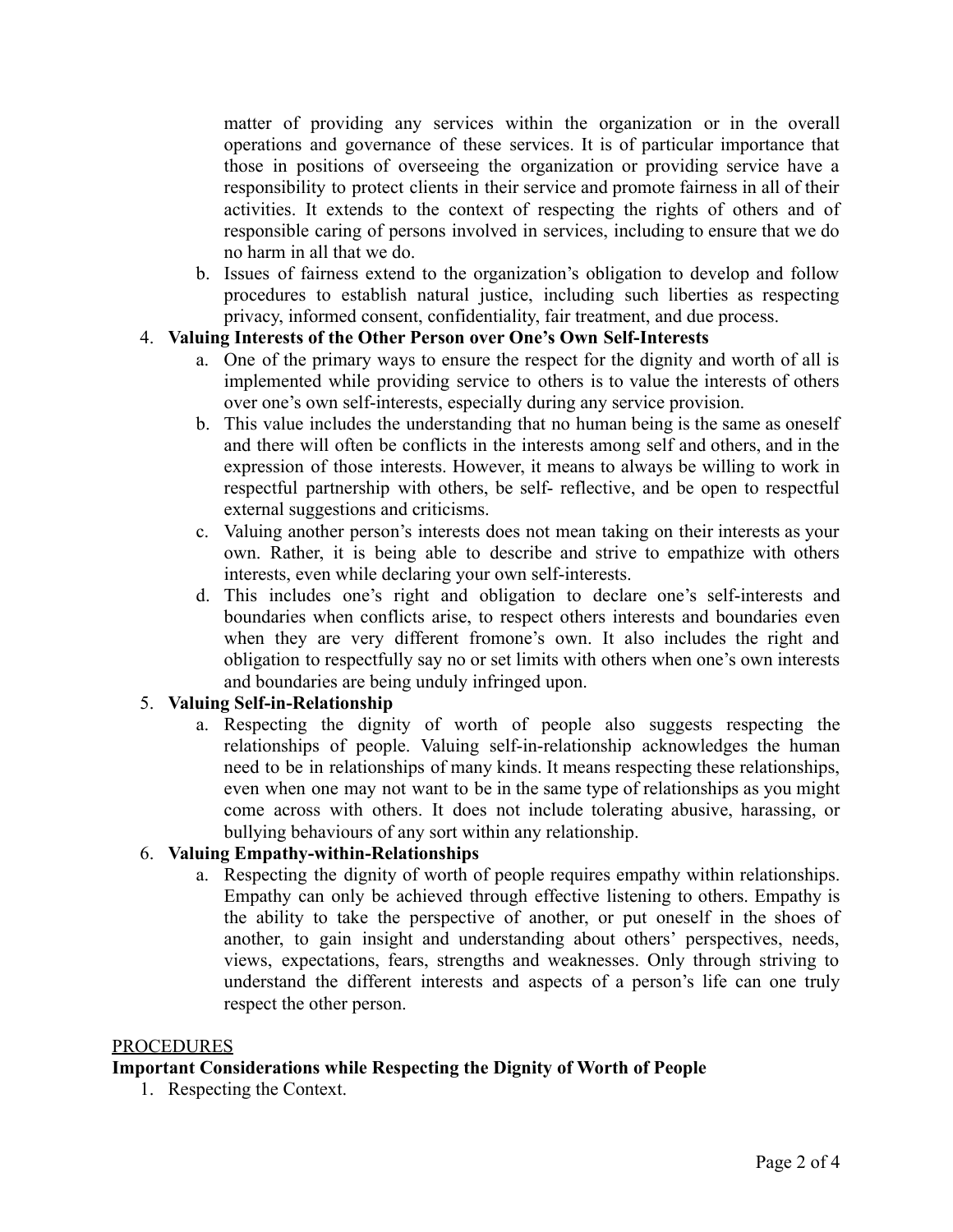- a. Acknowledging context understands that as situations change the application of principles also changes. In the development of policy and their implementation, scenarios should be developed from the perspective of different contexts to test these policies.
- b. Policy development is not simply making rules to respond to specific scenarios. The organization should strive to develop policies and procedures flexible to changing and complex contexts.
- c. Acknowledging context while respecting others and their interests requires the recognition that others are different than oneself, all people (and oneself) are not the same or perfect beings in reality or among the perception of others. This acknowledges that people may do things differently from one another or show variation in different contexts and situations. People should be respected at all times despite real or perceived expression of these variations.
- 2. Acknowledging Power-in-Relationships.
	- a. Acknowledging power in relationships understands that personal power is not absolute and that personal power and autonomy of choice changes as the context and types of relationships change. In the development of policy and their implementation, scenarios should be developed from the perspective that as context and relationships change so does power-in-relationships and persons' autonomy of choice.
	- b. Regardless of the context, it should be acknowledged that Calgary Outlinks provides service to others and positions in the implementation of this service have different power relationships.
	- c. Board members, staff, and volunteer workers often have real or perceived power greater than clients or those receiving services.
	- d. A responsibility of care exists within these relationships, suggesting taking steps to always try to minimize the undue effects of power, to always respect the dignity of worth of others regardless of the degree of personal power, and to strive to encourage others to make autonomous choices regardless of perceived or real personal power.
- 3. Striving to Empower Others.
	- a. Calgary Outlink understands that it is often working with vulnerable people. Board members, staff, and volunteer workers have the responsibility to respect the dignity of all persons with whom they come in contact as service providers, and acknowledge their greatest responsibility be to those persons in the most vulnerable position.
	- b. Board members, staff, and volunteer workers commit to encouraging those more vulnerable than themselves to make autonomous choices regardless of their perceived or real personal power. This suggests striving to empower others to make autonomous choices and avoid placing vulnerable people in powerless positions, or positions of victimization.
	- c. Empowering others acknowledge that as a person's vulnerabilities may increase, or as the power of persons to control their environment or their lives decreases, service providers have an increasing responsibility to encourage safeguards to protect the rights of the persons involved. When service providers cannot or do